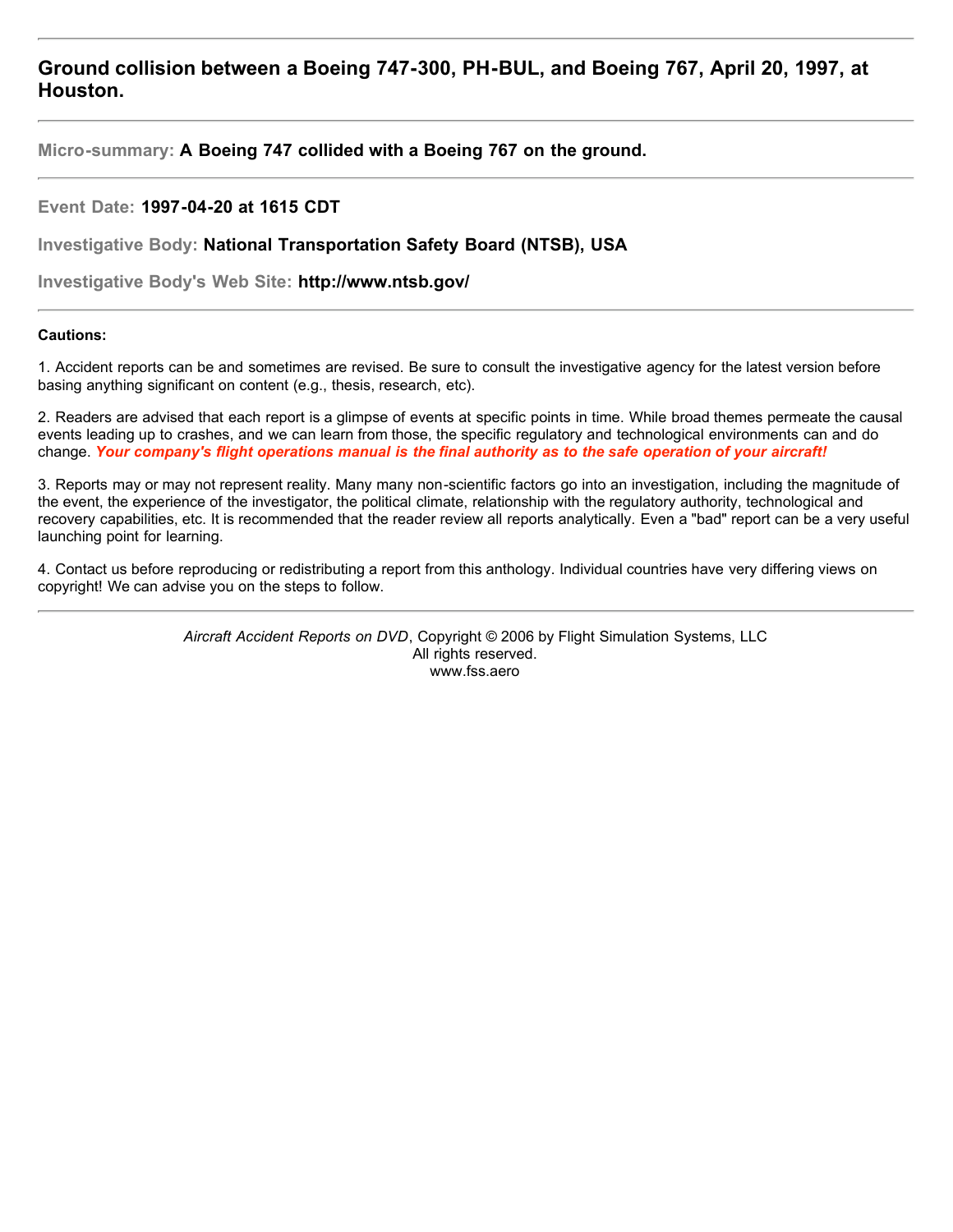|                                                                                                                                                                                                                                                                                                                                                                                                                                                                                                                                                                                                                                                                                                                                                                                                                                                                                                                                                                                                                                                                                                                                                                                                                                                                                                                                                                                                                                                                                                                                                                                                                                                                                                                                                                                                                                                                                                                                                                                                                                                                                                                                                                                                                                                                                                                                                                                                                                                                                                                                                                                                                                                                                                                                                                                                                                                                                                                                                                                                                                     | <b>National Transportation Safety Board</b><br>NTSB ID: FTW97IA161<br>Aircraft Registration Number: PHBUL |                             |  |  |  |  |  |  |  |
|-------------------------------------------------------------------------------------------------------------------------------------------------------------------------------------------------------------------------------------------------------------------------------------------------------------------------------------------------------------------------------------------------------------------------------------------------------------------------------------------------------------------------------------------------------------------------------------------------------------------------------------------------------------------------------------------------------------------------------------------------------------------------------------------------------------------------------------------------------------------------------------------------------------------------------------------------------------------------------------------------------------------------------------------------------------------------------------------------------------------------------------------------------------------------------------------------------------------------------------------------------------------------------------------------------------------------------------------------------------------------------------------------------------------------------------------------------------------------------------------------------------------------------------------------------------------------------------------------------------------------------------------------------------------------------------------------------------------------------------------------------------------------------------------------------------------------------------------------------------------------------------------------------------------------------------------------------------------------------------------------------------------------------------------------------------------------------------------------------------------------------------------------------------------------------------------------------------------------------------------------------------------------------------------------------------------------------------------------------------------------------------------------------------------------------------------------------------------------------------------------------------------------------------------------------------------------------------------------------------------------------------------------------------------------------------------------------------------------------------------------------------------------------------------------------------------------------------------------------------------------------------------------------------------------------------------------------------------------------------------------------------------------------------|-----------------------------------------------------------------------------------------------------------|-----------------------------|--|--|--|--|--|--|--|
| <b>FACTUAL REPORT</b>                                                                                                                                                                                                                                                                                                                                                                                                                                                                                                                                                                                                                                                                                                                                                                                                                                                                                                                                                                                                                                                                                                                                                                                                                                                                                                                                                                                                                                                                                                                                                                                                                                                                                                                                                                                                                                                                                                                                                                                                                                                                                                                                                                                                                                                                                                                                                                                                                                                                                                                                                                                                                                                                                                                                                                                                                                                                                                                                                                                                               | Most Critical Injury: None<br>Occurrence Date: 04/20/1997                                                 |                             |  |  |  |  |  |  |  |
| AVIATION                                                                                                                                                                                                                                                                                                                                                                                                                                                                                                                                                                                                                                                                                                                                                                                                                                                                                                                                                                                                                                                                                                                                                                                                                                                                                                                                                                                                                                                                                                                                                                                                                                                                                                                                                                                                                                                                                                                                                                                                                                                                                                                                                                                                                                                                                                                                                                                                                                                                                                                                                                                                                                                                                                                                                                                                                                                                                                                                                                                                                            | Occurrence Type: Incident<br>Investigated By: NTSB                                                        |                             |  |  |  |  |  |  |  |
| Location/Time                                                                                                                                                                                                                                                                                                                                                                                                                                                                                                                                                                                                                                                                                                                                                                                                                                                                                                                                                                                                                                                                                                                                                                                                                                                                                                                                                                                                                                                                                                                                                                                                                                                                                                                                                                                                                                                                                                                                                                                                                                                                                                                                                                                                                                                                                                                                                                                                                                                                                                                                                                                                                                                                                                                                                                                                                                                                                                                                                                                                                       |                                                                                                           |                             |  |  |  |  |  |  |  |
| <b>Nearest City/Place</b>                                                                                                                                                                                                                                                                                                                                                                                                                                                                                                                                                                                                                                                                                                                                                                                                                                                                                                                                                                                                                                                                                                                                                                                                                                                                                                                                                                                                                                                                                                                                                                                                                                                                                                                                                                                                                                                                                                                                                                                                                                                                                                                                                                                                                                                                                                                                                                                                                                                                                                                                                                                                                                                                                                                                                                                                                                                                                                                                                                                                           | Local Time<br>Time Zone<br>Zip Code<br><b>State</b>                                                       |                             |  |  |  |  |  |  |  |
| <b>HOUSTON</b>                                                                                                                                                                                                                                                                                                                                                                                                                                                                                                                                                                                                                                                                                                                                                                                                                                                                                                                                                                                                                                                                                                                                                                                                                                                                                                                                                                                                                                                                                                                                                                                                                                                                                                                                                                                                                                                                                                                                                                                                                                                                                                                                                                                                                                                                                                                                                                                                                                                                                                                                                                                                                                                                                                                                                                                                                                                                                                                                                                                                                      | <b>TX</b>                                                                                                 | 77059<br>1615<br><b>CDT</b> |  |  |  |  |  |  |  |
| Distance From Landing Facility:<br>Direction From Airport:<br>Airport Proximity: On Airport                                                                                                                                                                                                                                                                                                                                                                                                                                                                                                                                                                                                                                                                                                                                                                                                                                                                                                                                                                                                                                                                                                                                                                                                                                                                                                                                                                                                                                                                                                                                                                                                                                                                                                                                                                                                                                                                                                                                                                                                                                                                                                                                                                                                                                                                                                                                                                                                                                                                                                                                                                                                                                                                                                                                                                                                                                                                                                                                         |                                                                                                           |                             |  |  |  |  |  |  |  |
| Aircraft Information Summary                                                                                                                                                                                                                                                                                                                                                                                                                                                                                                                                                                                                                                                                                                                                                                                                                                                                                                                                                                                                                                                                                                                                                                                                                                                                                                                                                                                                                                                                                                                                                                                                                                                                                                                                                                                                                                                                                                                                                                                                                                                                                                                                                                                                                                                                                                                                                                                                                                                                                                                                                                                                                                                                                                                                                                                                                                                                                                                                                                                                        |                                                                                                           |                             |  |  |  |  |  |  |  |
| Aircraft Manufacturer<br>Model/Series<br>Type of Aircraft                                                                                                                                                                                                                                                                                                                                                                                                                                                                                                                                                                                                                                                                                                                                                                                                                                                                                                                                                                                                                                                                                                                                                                                                                                                                                                                                                                                                                                                                                                                                                                                                                                                                                                                                                                                                                                                                                                                                                                                                                                                                                                                                                                                                                                                                                                                                                                                                                                                                                                                                                                                                                                                                                                                                                                                                                                                                                                                                                                           |                                                                                                           |                             |  |  |  |  |  |  |  |
| Boeing<br>747-300<br>Airplane                                                                                                                                                                                                                                                                                                                                                                                                                                                                                                                                                                                                                                                                                                                                                                                                                                                                                                                                                                                                                                                                                                                                                                                                                                                                                                                                                                                                                                                                                                                                                                                                                                                                                                                                                                                                                                                                                                                                                                                                                                                                                                                                                                                                                                                                                                                                                                                                                                                                                                                                                                                                                                                                                                                                                                                                                                                                                                                                                                                                       |                                                                                                           |                             |  |  |  |  |  |  |  |
| Sightseeing Flight: No<br>Air Medical Transport Flight: No                                                                                                                                                                                                                                                                                                                                                                                                                                                                                                                                                                                                                                                                                                                                                                                                                                                                                                                                                                                                                                                                                                                                                                                                                                                                                                                                                                                                                                                                                                                                                                                                                                                                                                                                                                                                                                                                                                                                                                                                                                                                                                                                                                                                                                                                                                                                                                                                                                                                                                                                                                                                                                                                                                                                                                                                                                                                                                                                                                          |                                                                                                           |                             |  |  |  |  |  |  |  |
| Narrative                                                                                                                                                                                                                                                                                                                                                                                                                                                                                                                                                                                                                                                                                                                                                                                                                                                                                                                                                                                                                                                                                                                                                                                                                                                                                                                                                                                                                                                                                                                                                                                                                                                                                                                                                                                                                                                                                                                                                                                                                                                                                                                                                                                                                                                                                                                                                                                                                                                                                                                                                                                                                                                                                                                                                                                                                                                                                                                                                                                                                           |                                                                                                           |                             |  |  |  |  |  |  |  |
| On April 20, 1997, at 1615 central daylight time, a Boeing 747-300 airplane, Dutch registration<br>PHBUL, collided with another airplane while taxiing for takeoff at the Houston Intercontinental<br>Airport, near Houston, Texas. The airplane was being operated by the Royal Dutch Airlines as KLM<br>Flight 662 under Tittle 14 CFR Part 129, at the time of the incident. None of the 284 passengers,<br>10 flight attendants, or the 5 flight crewmembers were injured. Visual meteorological conditions<br>prevailed for the scheduled international flight for which an IFR flight plan was filed. KLM<br>Flight 662 was originating at the time of the incident, with Amsterdam, The Netherlands, at its<br>intended destination.<br>According to Air Traffic Control (ATC) personnel at the airport, an Air France Boeing 767 was<br>number one in sequence for takeoff at the runup area for runway 14L. The Air France flight<br>that they were not ready for takeoff; however, they did not state the reason for<br>reported to ATC<br>ATC asked KLM flight 662, which was number two for departure, if they were able to<br>their delay.<br>taxi around the Air France Boeing 767 which was standing on the right side of the KLM Boeing 747.<br>The KLM crew answered that they were able to taxi around and they were subsequently cleared by ATC<br>to taxi into position and hold for departure on 14L.<br>The first officer of the KLM 747 stated that the flight crew was aware of the close clearance<br>between the two wing tips and they "taxied slowly and cautiously" slightly to the left of the<br>yellow taxi line. The first officer stated that he remarked "we were clear" as he watched out his<br>window on the right side of the cockpit. A couple seconds after the "all clear" the crew reported<br>that a "slight bump" was felt which they attributed to a bump on the taxiway.<br>While taxiing around the standing Air France Boeing 767, the extended right outboard leading edge<br>flap from the KLM 747 impacted the left wing tip of the Air France 767, resulting in minor damage<br>to both airplanes. The flight crew of the Air France's 767 reported the collision to ATC by radio.<br>Airport operations personnel reported that no fuel was spilled from either aircraft and both<br>airplanes taxied back to their respective gates in the international ramp where all passengers were<br>deplaned without further incident. Air France's maintenance personnel replaced the left wing<br>navigation light assembly from the Boeing 767 and the airplane was released, departing Houston<br>approximately 3 hours after the their scheduled departure time.<br>Damage to the KLM Boeing 747 was limited to the leading edge of the outboard leading edge flap and<br>According to the FAA inspector at the site, the wing tip is visible from the<br>the flap actuator.<br>first officer's station in the cockpit of the 747. Additionally, the FAA inspector reported that |                                                                                                           |                             |  |  |  |  |  |  |  |
| The scheduled departure time for KLM Flight 662 was 1540. The visibility at the time of the                                                                                                                                                                                                                                                                                                                                                                                                                                                                                                                                                                                                                                                                                                                                                                                                                                                                                                                                                                                                                                                                                                                                                                                                                                                                                                                                                                                                                                                                                                                                                                                                                                                                                                                                                                                                                                                                                                                                                                                                                                                                                                                                                                                                                                                                                                                                                                                                                                                                                                                                                                                                                                                                                                                                                                                                                                                                                                                                         |                                                                                                           |                             |  |  |  |  |  |  |  |
| FACTUAL REPORT - AVIATION<br>Page 1                                                                                                                                                                                                                                                                                                                                                                                                                                                                                                                                                                                                                                                                                                                                                                                                                                                                                                                                                                                                                                                                                                                                                                                                                                                                                                                                                                                                                                                                                                                                                                                                                                                                                                                                                                                                                                                                                                                                                                                                                                                                                                                                                                                                                                                                                                                                                                                                                                                                                                                                                                                                                                                                                                                                                                                                                                                                                                                                                                                                 |                                                                                                           |                             |  |  |  |  |  |  |  |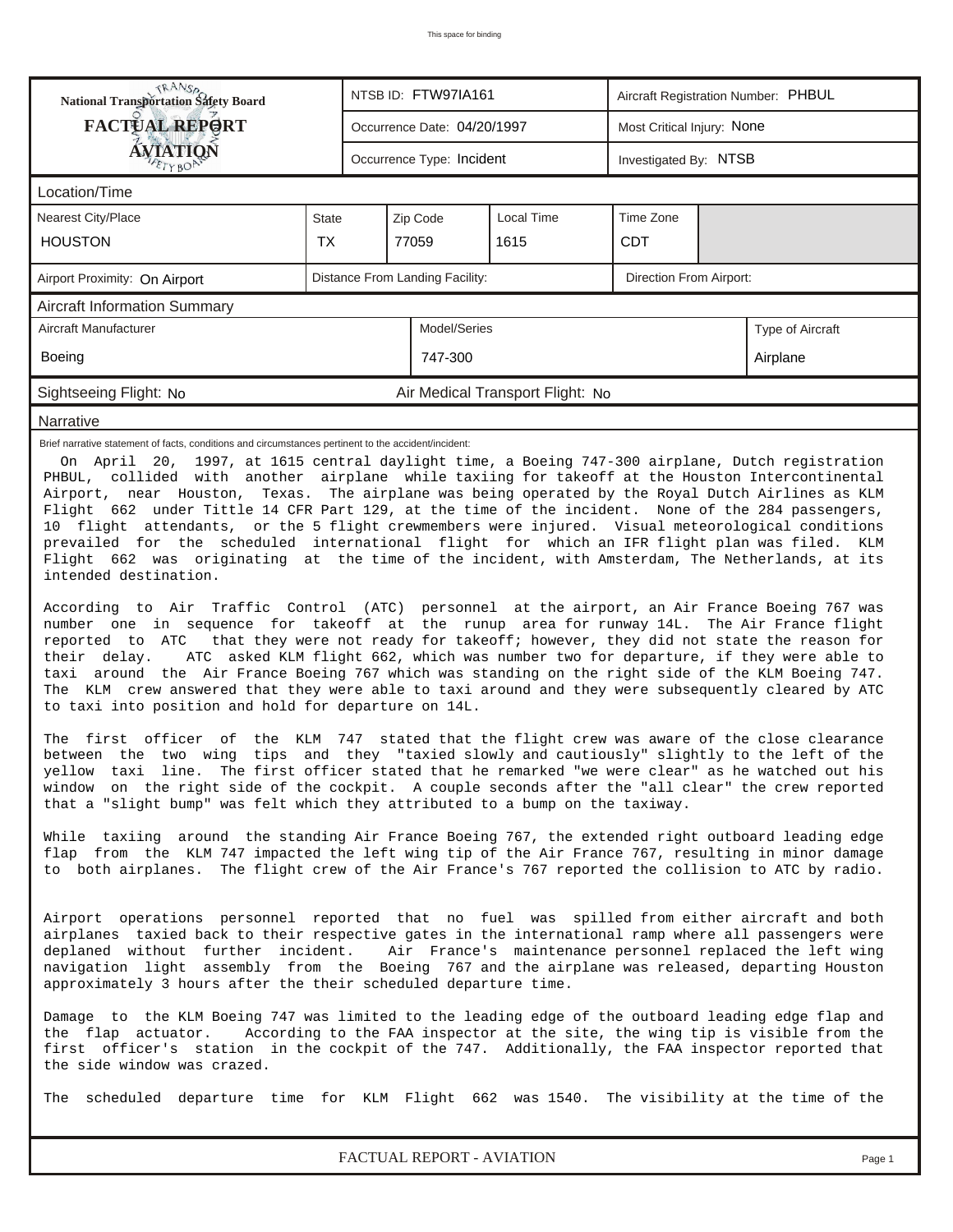| National Transportation Safety Board<br>FACTUAL REPORT                     | NTSB ID: FTW97IA161         |  |
|----------------------------------------------------------------------------|-----------------------------|--|
|                                                                            | Occurrence Date: 04/20/1997 |  |
| AVIATION                                                                   | Occurrence Type: Incident   |  |
| Narrative<br>(Continued)                                                   |                             |  |
| incident was reported in excess of 10 nautical miles without restrictions. |                             |  |
|                                                                            |                             |  |
|                                                                            |                             |  |
|                                                                            |                             |  |
|                                                                            |                             |  |
|                                                                            |                             |  |
|                                                                            |                             |  |
|                                                                            |                             |  |
|                                                                            |                             |  |
|                                                                            |                             |  |
|                                                                            |                             |  |
|                                                                            |                             |  |
|                                                                            |                             |  |
|                                                                            |                             |  |
|                                                                            |                             |  |
|                                                                            |                             |  |
|                                                                            |                             |  |
|                                                                            |                             |  |
|                                                                            |                             |  |
|                                                                            |                             |  |
|                                                                            |                             |  |
|                                                                            |                             |  |
|                                                                            |                             |  |
|                                                                            |                             |  |
|                                                                            |                             |  |
|                                                                            |                             |  |
|                                                                            |                             |  |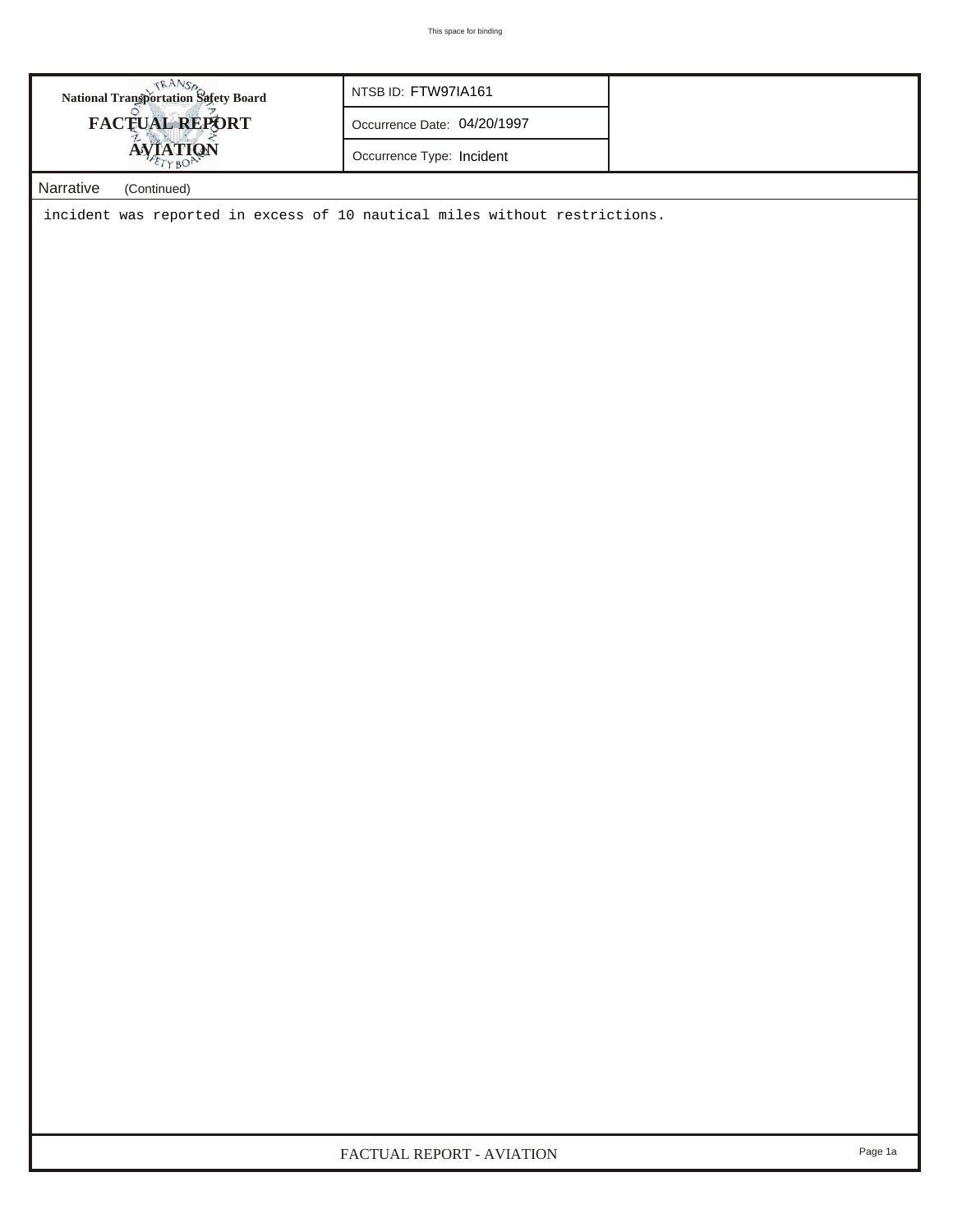| <b>National Transportation Safety Board</b>                                   | NTSB ID: FTW97IA161                                            |                                                       |                                                                         |                                                         |  |  |                                      |                     |                      |               |                           |
|-------------------------------------------------------------------------------|----------------------------------------------------------------|-------------------------------------------------------|-------------------------------------------------------------------------|---------------------------------------------------------|--|--|--------------------------------------|---------------------|----------------------|---------------|---------------------------|
| FACTUAL REPORT                                                                |                                                                | Occurrence Date: 04/20/1997                           |                                                                         |                                                         |  |  |                                      |                     |                      |               |                           |
| <b>AVIATION</b>                                                               |                                                                | Occurrence Type: Incident                             |                                                                         |                                                         |  |  |                                      |                     |                      |               |                           |
| Landing Facility/Approach Information                                         |                                                                |                                                       |                                                                         |                                                         |  |  |                                      |                     |                      |               |                           |
| <b>Airport Name</b>                                                           |                                                                |                                                       | Airport ID:<br>Runway Used<br>Runway Length<br><b>Airport Elevation</b> |                                                         |  |  |                                      |                     |                      |               | Runway Width              |
| HOUSTON INTERCONTINENTAL                                                      |                                                                | IAH                                                   | 98 Ft. MSL<br>14R<br>6038                                               |                                                         |  |  |                                      | 100                 |                      |               |                           |
| Runway Surface Type: Asphalt                                                  |                                                                |                                                       |                                                                         |                                                         |  |  |                                      |                     |                      |               |                           |
| Runway Surface Condition: Dry                                                 |                                                                |                                                       |                                                                         |                                                         |  |  |                                      |                     |                      |               |                           |
| Type Instrument Approach:                                                     |                                                                |                                                       |                                                                         |                                                         |  |  |                                      |                     |                      |               |                           |
| VFR Approach/Landing:                                                         |                                                                |                                                       |                                                                         |                                                         |  |  |                                      |                     |                      |               |                           |
| Aircraft Information                                                          |                                                                |                                                       |                                                                         |                                                         |  |  |                                      |                     |                      |               |                           |
| Aircraft Manufacturer<br><b>Boeing</b>                                        |                                                                |                                                       | Model/Series<br>747-300                                                 |                                                         |  |  |                                      |                     |                      | Serial Number |                           |
| Airworthiness Certificate(s): Transport                                       |                                                                |                                                       |                                                                         |                                                         |  |  |                                      |                     |                      |               |                           |
| Landing Gear Type: Retractable - Tricycle                                     |                                                                |                                                       |                                                                         |                                                         |  |  |                                      |                     |                      |               |                           |
| Homebuilt Aircraft? No<br>Number of Seats:                                    |                                                                | Certified Max Gross Wt.<br><b>LBS</b>                 |                                                                         |                                                         |  |  |                                      |                     | Number of Engines: 4 |               |                           |
| Engine Type:<br>Turbo Jet                                                     |                                                                |                                                       |                                                                         | Engine Manufacturer:<br>Model/Series:<br>P&W<br>JT9D-7A |  |  |                                      |                     |                      |               | Rated Power:<br>45000 LBS |
| - Aircraft Inspection Information                                             |                                                                |                                                       |                                                                         |                                                         |  |  |                                      |                     |                      |               |                           |
| Type of Last Inspection                                                       |                                                                | Date of Last Inspection<br>Time Since Last Inspection |                                                                         |                                                         |  |  |                                      | Airframe Total Time |                      |               |                           |
| <b>Continuous Airworthiness</b>                                               |                                                                |                                                       | Hours                                                                   |                                                         |  |  |                                      |                     | Hours                |               |                           |
| - Emergency Locator Transmitter (ELT) Information                             |                                                                |                                                       |                                                                         |                                                         |  |  |                                      |                     |                      |               |                           |
| <b>ELT Installed? Yes</b>                                                     | ELT Operated? No                                               |                                                       |                                                                         |                                                         |  |  | ELT Aided in Locating Accident Site? |                     |                      |               |                           |
| Owner/Operator Information                                                    |                                                                |                                                       |                                                                         |                                                         |  |  |                                      |                     |                      |               |                           |
| Registered Aircraft Owner                                                     |                                                                |                                                       | <b>Street Address</b><br>565 TAXTER ROAD                                |                                                         |  |  |                                      |                     |                      |               |                           |
| J.H. MEURER                                                                   |                                                                |                                                       | State<br>City                                                           |                                                         |  |  |                                      |                     |                      | Zip Code      |                           |
|                                                                               | <b>ELMSFORD</b><br><b>NY</b><br>10523<br><b>Street Address</b> |                                                       |                                                                         |                                                         |  |  |                                      |                     |                      |               |                           |
| Operator of Aircraft                                                          |                                                                | Same as Reg'd Aircraft Owner                          |                                                                         |                                                         |  |  |                                      |                     |                      |               |                           |
| Same as Reg'd Aircraft Owner                                                  | <b>State</b><br>City                                           |                                                       |                                                                         |                                                         |  |  |                                      | Zip Code            |                      |               |                           |
| Operator Does Business As: ROYAL DUTCH AIRLINES                               |                                                                |                                                       |                                                                         |                                                         |  |  | Operator Designator Code: KLM        |                     |                      |               |                           |
| - Type of U.S. Certificate(s) Held: None                                      |                                                                |                                                       |                                                                         |                                                         |  |  |                                      |                     |                      |               |                           |
| Air Carrier Operating Certificate(s):                                         |                                                                |                                                       |                                                                         |                                                         |  |  |                                      |                     |                      |               |                           |
| Operating Certificate:                                                        |                                                                |                                                       |                                                                         | Operator Certificate:                                   |  |  |                                      |                     |                      |               |                           |
| Regulation Flight Conducted Under: Part 129: Foreign                          |                                                                |                                                       |                                                                         |                                                         |  |  |                                      |                     |                      |               |                           |
| Type of Flight Operation Conducted: Scheduled; International; Passenger/Cargo |                                                                |                                                       |                                                                         |                                                         |  |  |                                      |                     |                      |               |                           |
| FACTUAL REPORT - AVIATION<br>Page 2                                           |                                                                |                                                       |                                                                         |                                                         |  |  |                                      |                     |                      |               |                           |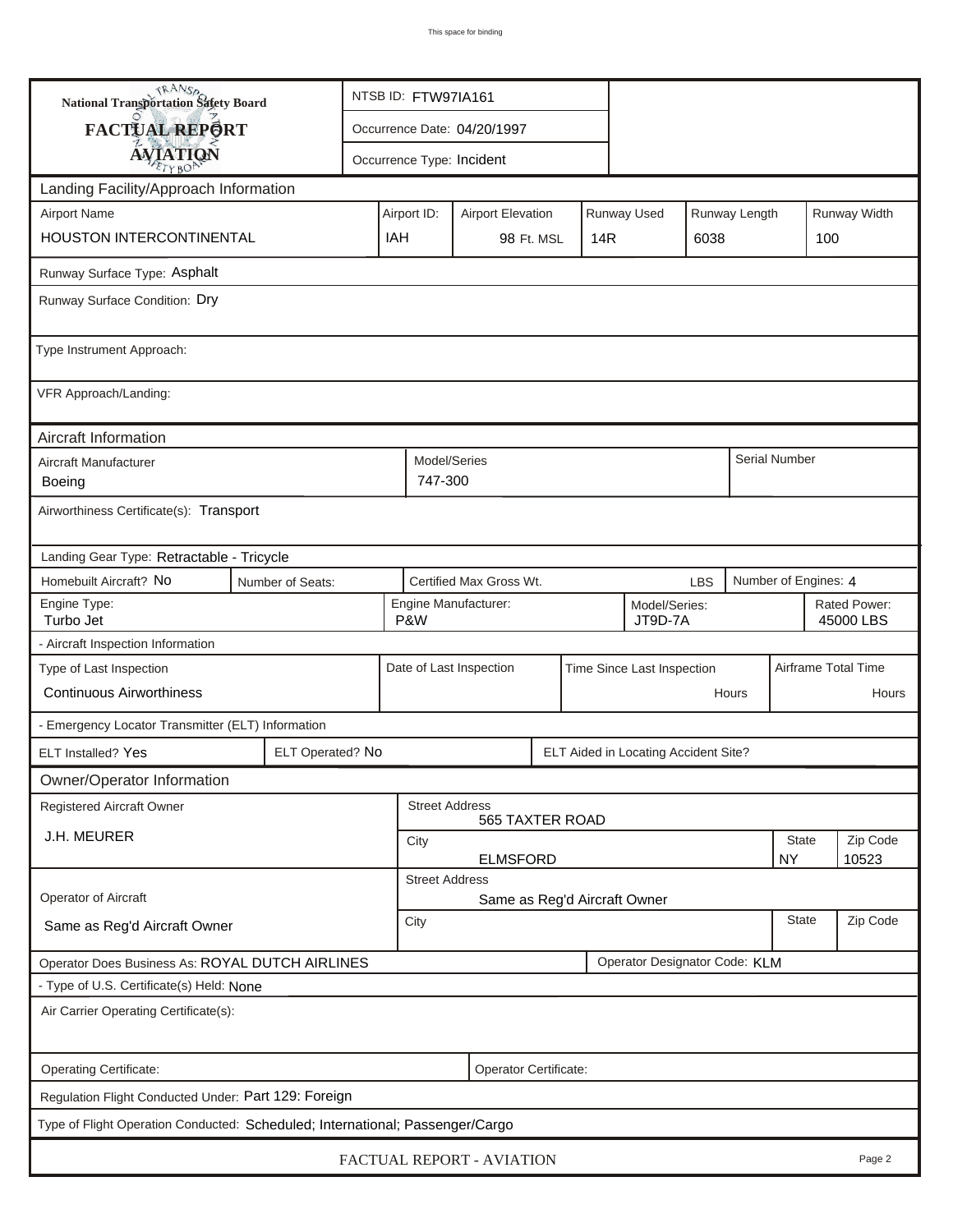|                                                                                                       | <b>National Transportation Safety Board</b>   |                   |                        |                                                               | NTSB ID: FTW97IA161 |      |              |        |                          |                    |                             |                |                                    |                     |
|-------------------------------------------------------------------------------------------------------|-----------------------------------------------|-------------------|------------------------|---------------------------------------------------------------|---------------------|------|--------------|--------|--------------------------|--------------------|-----------------------------|----------------|------------------------------------|---------------------|
|                                                                                                       | FACTUAL REPORT<br>Occurrence Date: 04/20/1997 |                   |                        |                                                               |                     |      |              |        |                          |                    |                             |                |                                    |                     |
|                                                                                                       | <b>AVIATION</b><br>Occurrence Type: Incident  |                   |                        |                                                               |                     |      |              |        |                          |                    |                             |                |                                    |                     |
|                                                                                                       |                                               |                   |                        |                                                               |                     |      |              |        |                          |                    |                             |                |                                    |                     |
| <b>First Pilot Information</b>                                                                        |                                               |                   |                        |                                                               |                     |      |              |        |                          |                    |                             |                |                                    |                     |
| Name                                                                                                  |                                               |                   |                        |                                                               |                     | City |              |        |                          |                    | <b>State</b>                |                | Date of Birth                      | Age                 |
| On File                                                                                               |                                               |                   | On File                |                                                               |                     |      |              |        |                          |                    | On File                     |                | On File                            | 40                  |
| Sex: M                                                                                                | Seat Occupied: Left                           |                   |                        | Principal Profession: Civilian Pilot                          |                     |      |              |        |                          |                    | Certificate Number: On File |                |                                    |                     |
| Certificate(s):                                                                                       |                                               | Airline Transport |                        |                                                               |                     |      |              |        |                          |                    |                             |                |                                    |                     |
| Airplane Rating(s):                                                                                   |                                               |                   |                        | Multi-engine Land; Single-engine Land                         |                     |      |              |        |                          |                    |                             |                |                                    |                     |
|                                                                                                       | Rotorcraft/Glider/LTA: None                   |                   |                        |                                                               |                     |      |              |        |                          |                    |                             |                |                                    |                     |
| Instrument Rating(s): Airplane                                                                        |                                               |                   |                        |                                                               |                     |      |              |        |                          |                    |                             |                |                                    |                     |
| Instructor Rating(s):                                                                                 | None                                          |                   |                        |                                                               |                     |      |              |        |                          |                    |                             |                |                                    |                     |
| Type Rating/Endorsement for Accident/Incident Aircraft? Yes<br><b>Current Biennial Flight Review?</b> |                                               |                   |                        |                                                               |                     |      |              |        |                          |                    |                             |                |                                    |                     |
| Medical Cert.: Class 1<br>Medical Cert. Status: Valid Medical--no waivers/lim.                        |                                               |                   |                        |                                                               |                     |      |              |        |                          |                    |                             |                | Date of Last Medical Exam: 01/1997 |                     |
|                                                                                                       |                                               |                   |                        |                                                               |                     |      |              |        |                          |                    |                             |                |                                    |                     |
| - Flight Time Matrix                                                                                  |                                               | All A/C           | This Make<br>and Model | Airplane<br>Airplane<br>Night<br>Mult-Engine<br>Single Engine |                     |      |              | Actual | Instrument               | Simulated          |                             |                | Glider                             | Lighter<br>Than Air |
| <b>Total Time</b>                                                                                     |                                               | 8050              | 1800                   |                                                               |                     |      |              |        |                          |                    |                             |                |                                    |                     |
|                                                                                                       | Pilot In Command(PIC)                         |                   |                        |                                                               |                     |      |              |        |                          |                    |                             |                |                                    |                     |
| Instructor                                                                                            |                                               |                   |                        |                                                               |                     |      |              |        |                          |                    |                             |                |                                    |                     |
| Last 90 Days                                                                                          |                                               |                   | 152                    |                                                               |                     |      |              |        |                          |                    |                             |                |                                    |                     |
| Last 30 Days                                                                                          |                                               |                   | 42                     |                                                               |                     |      |              |        |                          |                    |                             |                |                                    |                     |
| Last 24 Hours                                                                                         |                                               |                   | 10                     |                                                               |                     |      |              |        |                          |                    |                             |                |                                    |                     |
| Seatbelt Used? Yes<br>Shoulder Harness Used? Yes                                                      |                                               |                   |                        |                                                               |                     |      |              |        | Toxicology Performed? No |                    |                             |                | Second Pilot? Yes                  |                     |
|                                                                                                       |                                               |                   |                        |                                                               |                     |      |              |        |                          |                    |                             |                |                                    |                     |
|                                                                                                       | Flight Plan/Itinerary                         |                   |                        |                                                               |                     |      |              |        |                          |                    |                             |                |                                    |                     |
|                                                                                                       | Type of Flight Plan Filed: IFR                |                   |                        |                                                               |                     |      |              |        |                          |                    |                             |                |                                    |                     |
| Departure Point                                                                                       |                                               |                   |                        |                                                               |                     |      | <b>State</b> |        |                          | Airport Identifier |                             | Departure Time |                                    | Time Zone           |
| Same as Accident/Incident Location                                                                    |                                               |                   |                        |                                                               |                     |      |              |        | IAH                      |                    |                             | 1615           |                                    | <b>CDT</b>          |
| Destination                                                                                           |                                               |                   |                        |                                                               |                     |      | <b>State</b> |        |                          | Airport Identifier |                             |                |                                    |                     |
| AMSTERDAM                                                                                             |                                               |                   |                        |                                                               |                     |      | OF           |        | EHAM                     |                    |                             |                |                                    |                     |
| Type of Clearance: IFR                                                                                |                                               |                   |                        |                                                               |                     |      |              |        |                          |                    |                             |                |                                    |                     |
|                                                                                                       | Type of Airspace: Class B                     |                   |                        |                                                               |                     |      |              |        |                          |                    |                             |                |                                    |                     |
|                                                                                                       | Weather Information                           |                   |                        |                                                               |                     |      |              |        |                          |                    |                             |                |                                    |                     |
| Source of Briefing:                                                                                   |                                               |                   |                        |                                                               |                     |      |              |        |                          |                    |                             |                |                                    |                     |
|                                                                                                       | Company                                       |                   |                        |                                                               |                     |      |              |        |                          |                    |                             |                |                                    |                     |
|                                                                                                       |                                               |                   |                        |                                                               |                     |      |              |        |                          |                    |                             |                |                                    |                     |
| Method of Briefing:                                                                                   |                                               |                   |                        |                                                               |                     |      |              |        |                          |                    |                             |                |                                    |                     |
|                                                                                                       |                                               |                   |                        | FACTUAL REPORT - AVIATION                                     |                     |      |              |        |                          |                    |                             |                |                                    | Page 3              |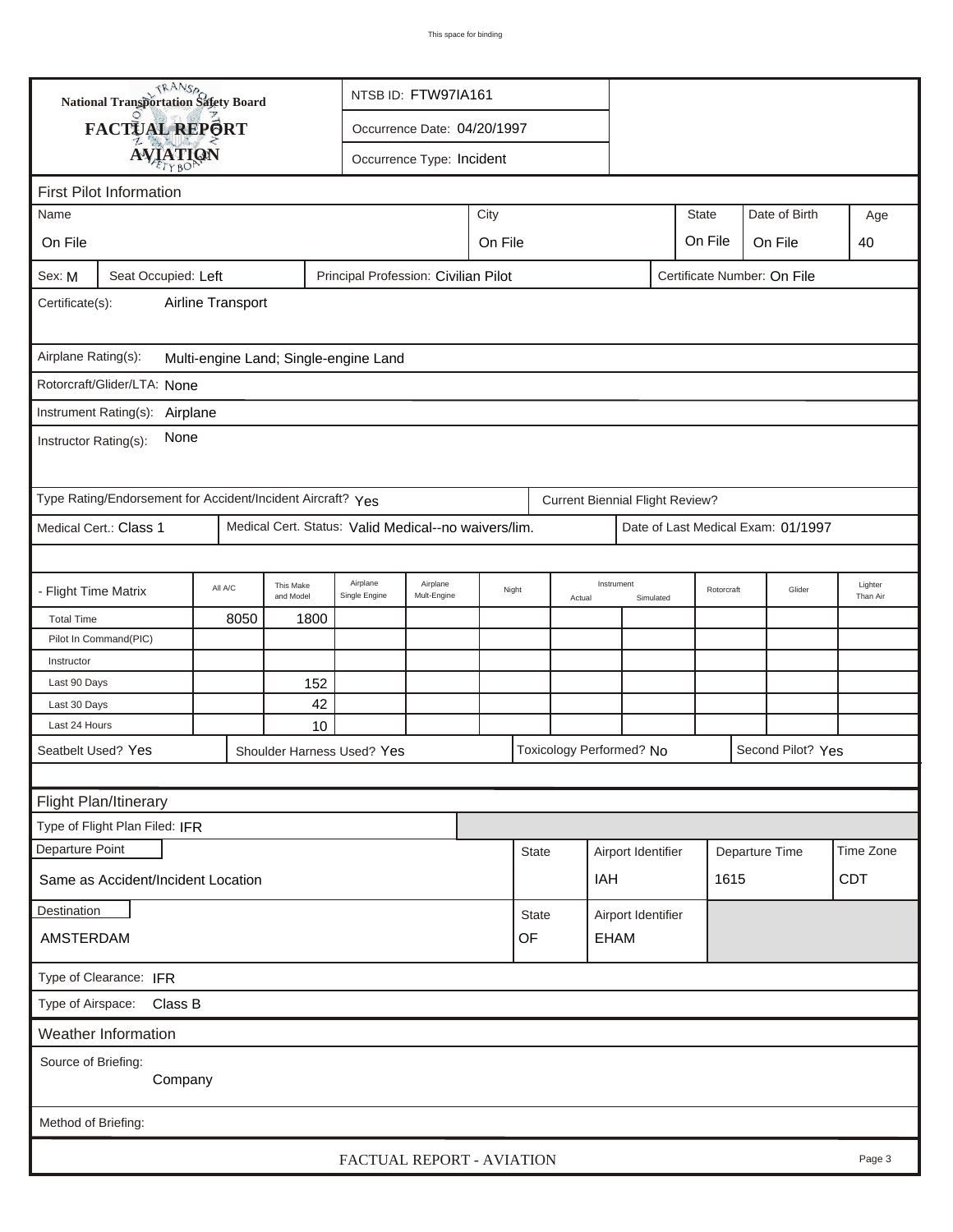| FACTUAL REPORT<br>Occurrence Date: 04/20/1997<br><b>AVIATION</b><br>Occurrence Type: Incident<br>Weather Information<br>WOF ID<br><b>Observation Time</b><br>Time Zone<br><b>WOF Elevation</b><br>WOF Distance From Accident Site<br>Direction From Accident Site<br>1553<br><b>CDT</b><br>98 Ft. MSL<br>1 NM<br>IAH<br>Sky/Lowest Cloud Condition: Scattered<br>3500 Ft. AGL<br>Condition of Light: Day<br>7500 Ft. AGL<br>Lowest Ceiling: Broken<br>10<br><b>SM</b><br>Altimeter:<br>29.00<br>Visibility:<br>27 °C<br>Dew Point:<br>$17^{\circ}$ C<br>Wind Direction: 210<br>Temperature:<br>Density Altitude:<br>Wind Speed: 4<br>Gusts:<br>Weather Condtions at Accident Site: Visual Conditions<br>Visibility (RVR):<br>Visibility (RVV)<br>$\pmb{0}$<br>0<br>Ft.<br>SM<br>Intensity of Precipitation: Unknown<br>Restrictions to Visibility: None<br>None<br>Type of Precipitation:<br><b>Accident Information</b><br>Aircraft Damage: Minor<br>Aircraft Fire: None<br>Aircraft Explosion None<br>Classification: Foreign Registered/U.S. Soil<br><b>TOTAL</b><br>- Injury Summary Matrix<br>Fatal<br>Serious<br>Minor<br>None<br><b>First Pilot</b><br>1<br>Second Pilot<br>1<br><b>Student Pilot</b><br>Flight Instructor<br><b>Check Pilot</b><br><b>Flight Engineer</b><br>Cabin Attendants<br>10 <sup>1</sup><br>10 |  | <b>National Transportation Safety Board</b> |  |  | NTSB ID: FTW97IA161       |  |  |  |  |  |     |  |        |
|--------------------------------------------------------------------------------------------------------------------------------------------------------------------------------------------------------------------------------------------------------------------------------------------------------------------------------------------------------------------------------------------------------------------------------------------------------------------------------------------------------------------------------------------------------------------------------------------------------------------------------------------------------------------------------------------------------------------------------------------------------------------------------------------------------------------------------------------------------------------------------------------------------------------------------------------------------------------------------------------------------------------------------------------------------------------------------------------------------------------------------------------------------------------------------------------------------------------------------------------------------------------------------------------------------------------------------|--|---------------------------------------------|--|--|---------------------------|--|--|--|--|--|-----|--|--------|
|                                                                                                                                                                                                                                                                                                                                                                                                                                                                                                                                                                                                                                                                                                                                                                                                                                                                                                                                                                                                                                                                                                                                                                                                                                                                                                                                |  |                                             |  |  |                           |  |  |  |  |  |     |  |        |
|                                                                                                                                                                                                                                                                                                                                                                                                                                                                                                                                                                                                                                                                                                                                                                                                                                                                                                                                                                                                                                                                                                                                                                                                                                                                                                                                |  |                                             |  |  |                           |  |  |  |  |  |     |  |        |
|                                                                                                                                                                                                                                                                                                                                                                                                                                                                                                                                                                                                                                                                                                                                                                                                                                                                                                                                                                                                                                                                                                                                                                                                                                                                                                                                |  |                                             |  |  |                           |  |  |  |  |  |     |  |        |
|                                                                                                                                                                                                                                                                                                                                                                                                                                                                                                                                                                                                                                                                                                                                                                                                                                                                                                                                                                                                                                                                                                                                                                                                                                                                                                                                |  |                                             |  |  |                           |  |  |  |  |  |     |  |        |
|                                                                                                                                                                                                                                                                                                                                                                                                                                                                                                                                                                                                                                                                                                                                                                                                                                                                                                                                                                                                                                                                                                                                                                                                                                                                                                                                |  |                                             |  |  |                           |  |  |  |  |  |     |  |        |
|                                                                                                                                                                                                                                                                                                                                                                                                                                                                                                                                                                                                                                                                                                                                                                                                                                                                                                                                                                                                                                                                                                                                                                                                                                                                                                                                |  | 320 Deg. Mag.                               |  |  |                           |  |  |  |  |  |     |  |        |
|                                                                                                                                                                                                                                                                                                                                                                                                                                                                                                                                                                                                                                                                                                                                                                                                                                                                                                                                                                                                                                                                                                                                                                                                                                                                                                                                |  |                                             |  |  |                           |  |  |  |  |  |     |  |        |
|                                                                                                                                                                                                                                                                                                                                                                                                                                                                                                                                                                                                                                                                                                                                                                                                                                                                                                                                                                                                                                                                                                                                                                                                                                                                                                                                |  |                                             |  |  |                           |  |  |  |  |  | "Hg |  |        |
|                                                                                                                                                                                                                                                                                                                                                                                                                                                                                                                                                                                                                                                                                                                                                                                                                                                                                                                                                                                                                                                                                                                                                                                                                                                                                                                                |  |                                             |  |  |                           |  |  |  |  |  | Ft. |  |        |
|                                                                                                                                                                                                                                                                                                                                                                                                                                                                                                                                                                                                                                                                                                                                                                                                                                                                                                                                                                                                                                                                                                                                                                                                                                                                                                                                |  |                                             |  |  |                           |  |  |  |  |  |     |  |        |
|                                                                                                                                                                                                                                                                                                                                                                                                                                                                                                                                                                                                                                                                                                                                                                                                                                                                                                                                                                                                                                                                                                                                                                                                                                                                                                                                |  |                                             |  |  |                           |  |  |  |  |  |     |  |        |
|                                                                                                                                                                                                                                                                                                                                                                                                                                                                                                                                                                                                                                                                                                                                                                                                                                                                                                                                                                                                                                                                                                                                                                                                                                                                                                                                |  |                                             |  |  |                           |  |  |  |  |  |     |  |        |
|                                                                                                                                                                                                                                                                                                                                                                                                                                                                                                                                                                                                                                                                                                                                                                                                                                                                                                                                                                                                                                                                                                                                                                                                                                                                                                                                |  |                                             |  |  |                           |  |  |  |  |  |     |  |        |
|                                                                                                                                                                                                                                                                                                                                                                                                                                                                                                                                                                                                                                                                                                                                                                                                                                                                                                                                                                                                                                                                                                                                                                                                                                                                                                                                |  |                                             |  |  |                           |  |  |  |  |  |     |  |        |
|                                                                                                                                                                                                                                                                                                                                                                                                                                                                                                                                                                                                                                                                                                                                                                                                                                                                                                                                                                                                                                                                                                                                                                                                                                                                                                                                |  |                                             |  |  |                           |  |  |  |  |  |     |  |        |
|                                                                                                                                                                                                                                                                                                                                                                                                                                                                                                                                                                                                                                                                                                                                                                                                                                                                                                                                                                                                                                                                                                                                                                                                                                                                                                                                |  |                                             |  |  |                           |  |  |  |  |  |     |  |        |
|                                                                                                                                                                                                                                                                                                                                                                                                                                                                                                                                                                                                                                                                                                                                                                                                                                                                                                                                                                                                                                                                                                                                                                                                                                                                                                                                |  |                                             |  |  |                           |  |  |  |  |  |     |  |        |
|                                                                                                                                                                                                                                                                                                                                                                                                                                                                                                                                                                                                                                                                                                                                                                                                                                                                                                                                                                                                                                                                                                                                                                                                                                                                                                                                |  |                                             |  |  |                           |  |  |  |  |  |     |  |        |
|                                                                                                                                                                                                                                                                                                                                                                                                                                                                                                                                                                                                                                                                                                                                                                                                                                                                                                                                                                                                                                                                                                                                                                                                                                                                                                                                |  |                                             |  |  |                           |  |  |  |  |  |     |  |        |
|                                                                                                                                                                                                                                                                                                                                                                                                                                                                                                                                                                                                                                                                                                                                                                                                                                                                                                                                                                                                                                                                                                                                                                                                                                                                                                                                |  |                                             |  |  |                           |  |  |  |  |  |     |  |        |
|                                                                                                                                                                                                                                                                                                                                                                                                                                                                                                                                                                                                                                                                                                                                                                                                                                                                                                                                                                                                                                                                                                                                                                                                                                                                                                                                |  |                                             |  |  |                           |  |  |  |  |  |     |  |        |
|                                                                                                                                                                                                                                                                                                                                                                                                                                                                                                                                                                                                                                                                                                                                                                                                                                                                                                                                                                                                                                                                                                                                                                                                                                                                                                                                |  |                                             |  |  |                           |  |  |  |  |  |     |  |        |
|                                                                                                                                                                                                                                                                                                                                                                                                                                                                                                                                                                                                                                                                                                                                                                                                                                                                                                                                                                                                                                                                                                                                                                                                                                                                                                                                |  |                                             |  |  |                           |  |  |  |  |  |     |  |        |
|                                                                                                                                                                                                                                                                                                                                                                                                                                                                                                                                                                                                                                                                                                                                                                                                                                                                                                                                                                                                                                                                                                                                                                                                                                                                                                                                |  |                                             |  |  |                           |  |  |  |  |  |     |  |        |
|                                                                                                                                                                                                                                                                                                                                                                                                                                                                                                                                                                                                                                                                                                                                                                                                                                                                                                                                                                                                                                                                                                                                                                                                                                                                                                                                |  |                                             |  |  |                           |  |  |  |  |  |     |  |        |
|                                                                                                                                                                                                                                                                                                                                                                                                                                                                                                                                                                                                                                                                                                                                                                                                                                                                                                                                                                                                                                                                                                                                                                                                                                                                                                                                |  |                                             |  |  |                           |  |  |  |  |  |     |  |        |
| Other Crew<br>$\mathbf{2}$<br>2                                                                                                                                                                                                                                                                                                                                                                                                                                                                                                                                                                                                                                                                                                                                                                                                                                                                                                                                                                                                                                                                                                                                                                                                                                                                                                |  |                                             |  |  |                           |  |  |  |  |  |     |  |        |
| Passengers<br>284<br>284                                                                                                                                                                                                                                                                                                                                                                                                                                                                                                                                                                                                                                                                                                                                                                                                                                                                                                                                                                                                                                                                                                                                                                                                                                                                                                       |  |                                             |  |  |                           |  |  |  |  |  |     |  |        |
| - TOTAL ABOARD -<br>299<br>299                                                                                                                                                                                                                                                                                                                                                                                                                                                                                                                                                                                                                                                                                                                                                                                                                                                                                                                                                                                                                                                                                                                                                                                                                                                                                                 |  |                                             |  |  |                           |  |  |  |  |  |     |  |        |
| Other Ground<br>0<br>0<br>0<br>0                                                                                                                                                                                                                                                                                                                                                                                                                                                                                                                                                                                                                                                                                                                                                                                                                                                                                                                                                                                                                                                                                                                                                                                                                                                                                               |  |                                             |  |  |                           |  |  |  |  |  |     |  |        |
| - GRAND TOTAL -<br>$\overline{0}$<br>0<br>0<br>299<br>299                                                                                                                                                                                                                                                                                                                                                                                                                                                                                                                                                                                                                                                                                                                                                                                                                                                                                                                                                                                                                                                                                                                                                                                                                                                                      |  |                                             |  |  |                           |  |  |  |  |  |     |  |        |
|                                                                                                                                                                                                                                                                                                                                                                                                                                                                                                                                                                                                                                                                                                                                                                                                                                                                                                                                                                                                                                                                                                                                                                                                                                                                                                                                |  |                                             |  |  | FACTUAL REPORT - AVIATION |  |  |  |  |  |     |  | Page 4 |